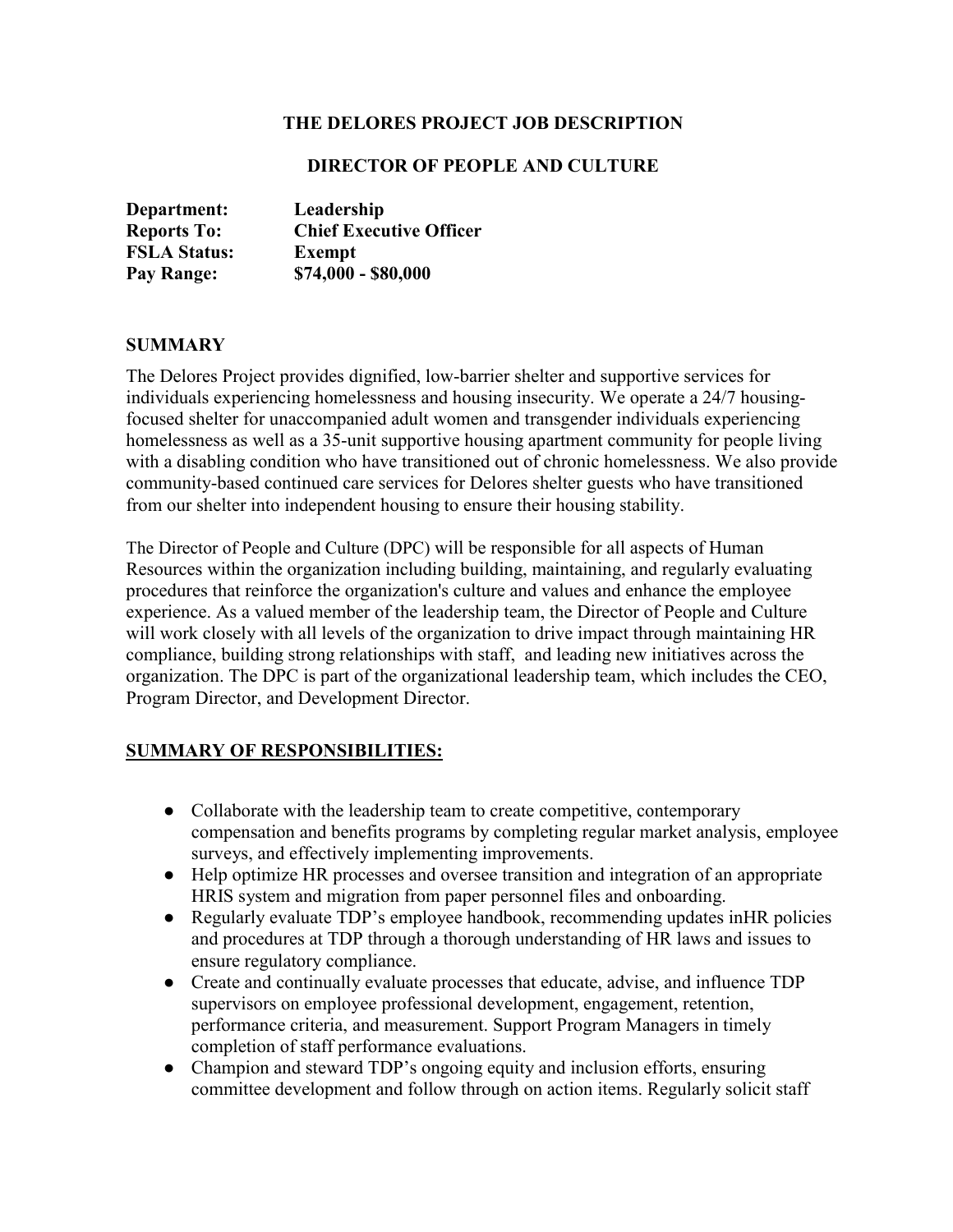feedback on organizational culture and equity efforts, and recommend any policy and procedure changes necessary to continue providing a safe and inclusive workplace for all staff.

- Support Program Managers with performance management and coaching, ensuring necessary documentation happens.
- Provide support for employees at all levels of the organization to successfully navigate performance and/or personnel difficulties.
- Oversee the Office Manager whereby the primary responsibilities involve office needs, employee events, and building maintenance and facilities.
- Institute and maintain an annual process for soliciting staff satisfaction feedback and make recommendations to the leadership team of any areas for opportunity and/ or goals that should be addressed and incorporated into the annual budgeting and/ or strategic planning processes.
- Be the organizational point of contact for any external consultants who have been hired to assess and/ or advise the organization on policies/ procedures/ programs/ decisions that have the potential to affect culture, morale, and mission such as racial and pay equity work, etc.
- Regularly research and stay up-to-date on the latest HR trends and tools and practice outside the box thinking about how to make the organization a destination employer for job seekers. Regularly present policy/ procedure/ programmatic/ cultural recommendations to the leadership team on ways to keep the organization relevant, forward-thinking, and a leader among homeless, housing, and human service providers.

# **SKILLS AND QUALIFICATIONS:**

- Bachelor's degree or relevant work experience in Human Resources or Organizational Development;
- Excellent listening skills;
- Excellent self-awareness and well-developed emotional intelligence;
- Training and skills in conflict resolution with an understanding of restorative justice practices in a professional setting;
- Previous management and staff supervision experience. .Basic understanding of power, privilege, identity, and oppression and how these contribute to organizational culture and potential disequilibrium of organizational dynamics and relationships;
- Work or lived experience within or among communities of color, indigenous peoples, LGBTQ and people and/ or those experiencing homelessness;
- Demonstrated ability to work well as part of a team and ability to build trust with a diversity of stakeholders;
- Values curiosity over judgment of situations and people;
- Demonstrated experience with strategic thinking and planning, and the ability to identify systems-level problems and come up with creative solutions;
- Good communication skills, including the ability to understand and articulate the thoughts and opinions of various stakeholders to others;